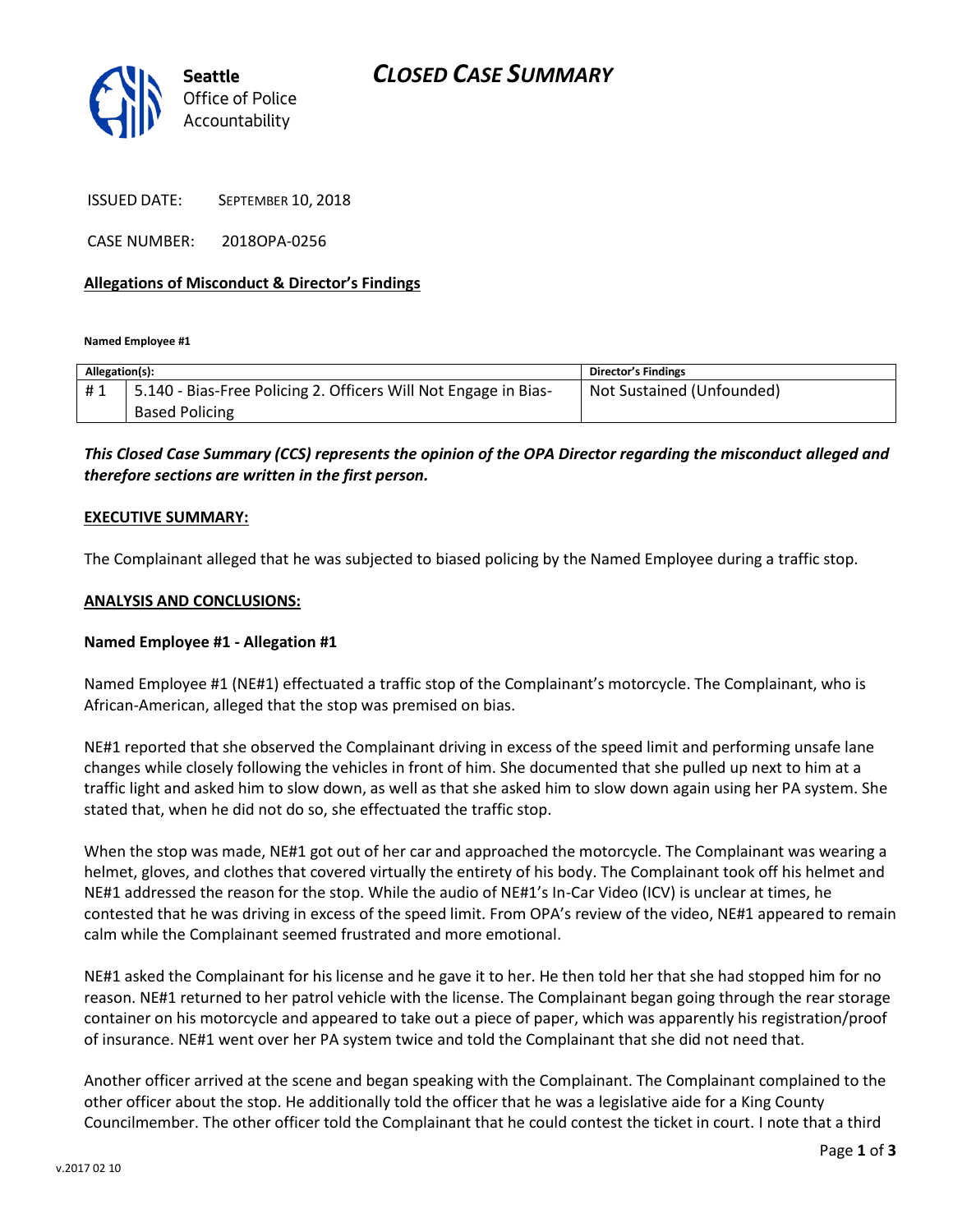

## *CLOSE CASE SUMMARY*

OPA CASE NUMBER: 2018OPA-0256

officer did self-dispatch to the traffic stop; however, he left the scene shortly after arrival and never walked up to the Complainant or interacted with him

NE#1 walked back to where the Complainant was standing and issued him three citations. The citations were for the following offenses: speeding; driving negligently and making unsafe lane changes; and using headphones while driving. At the scene, the Complainant stated that he was not using headphones, but that he was instead using a Bluetooth system in his helmet.

The Complainant initially filed a complaint with OPA in August of 2017. That complaint concerned NE#1's professionalism and her purported failure to show him her badge upon his request. That matter was referred by OPA back to NE#1's chain of command as a Supervisor Action. Subsequently, the Complainant initiated this second investigation with OPA alleging bias from the same stop.

SPD policy prohibits biased policing, which it defines as "the different treatment of any person by officers motivated by any characteristic of protected classes under state, federal, and local laws as well other discernible personal characteristics of an individual." (SPD Policy 5.140.) This includes different treatment based on the race of the subject. (*See id*.)

The Complainant contended that NE#1 was biased based on the following: her demeanor, tone, and body language towards him; the fact that three patrol cars responded to the stop; the fact that she "falsely accused" him of wearing headphones; and the fact that another unidentified officer told him that NE#1 was racist.

NE#1 denied engaging in bias. She stated that, due to his helmet, gloves, and clothing, she did not know that the Complainant was African-American until he took off his helmet. She stated that she issued the citations based on the Complainant's conduct, not his race.

Based on my review of the record, I find that there is insufficient evidence to establish bias. As a starting point, from my review of the video, I believe that it would have been difficult, if not impossible, to determine the Complainant's race prior to him removing his helmet. As such, I find NE#1's defense in this regard to have merit. I also see no objective evidence that her body language, demeanor, or tone towards the Complainant suggested bias. While I do not discount that this is what the Complainant experienced, significantly more evidence is required to prove this allegation. In addition, on the video it appears that the Complainant is wearing headphones. While, according to the Complainant, this was a Bluetooth system, a reasonable officer could have believed that they were headphones. This is particularly the case given that NE#1 tried to contact the Complainant multiple times before the stop, including using her PA system, without success. Moreover, simply because multiple officers responded to the scene does not suggest bias.

Lastly, the Complainant refused to identify the officer who purportedly told him that NE#1 was racist. This is a serious claim and one that OPA declines to credit without any substantiating evidence.

For the above reasons, there is insufficient evidence to determine that NE#1 engaged in biased policing. This is buttressed by the fact that the Complainant was deemed by the Seattle Municipal Court to have committed at least one of the citations alleged against him (negligent driving). As such, I recommend that this allegation be Not Sustained – Unfounded.